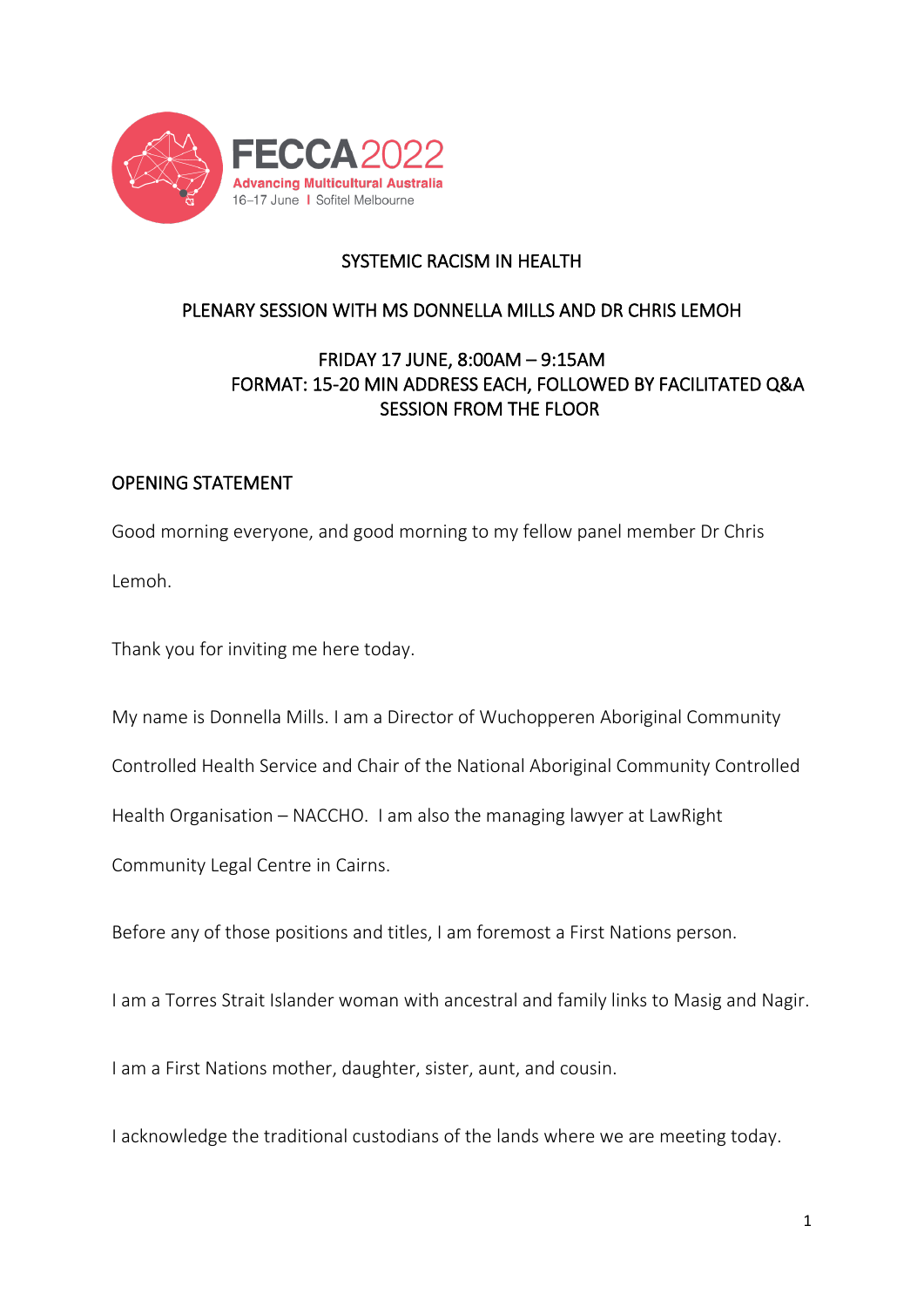We are on the lands and home of the Boon Wurrung and Woiwurrung (Wurundjeri) peoples of the Kulin Nation, who, for many thousands of years, have taken care of the place now known as Melbourne and its greater region.

The Wurundjeri peoples have intimate knowledge of their lands and waters, flora and fauna, seasons and weather.

I also acknowledge all Aboriginal and Torres Strait Islander peoples here today.

The Wurundjeri peoples, like my family and all First Nations peoples, were protectors, carers and healers. Providing for the health and wellbeing of our families, our communities, our country and our ongoing cultures.

We have been looking after the health and wellbeing of our peoples for more than 60,000 years so that our peoples not only survived but thrived on these lands.

I say this as it is important that when we are talking about today's systemic racism in the health system, we understand two fundamental points.

The first is that Aboriginal and Torres Strait Islander peoples are foremost and always Aboriginal and Torres Strait Islander peoples.

We have our own distinct identities, languages and beliefs about what contributes to health and wellness and what causes sickness.

Australia's health system, however, is built around the identities and beliefs of the white settler and their western model of health and wellness and causes of sickness.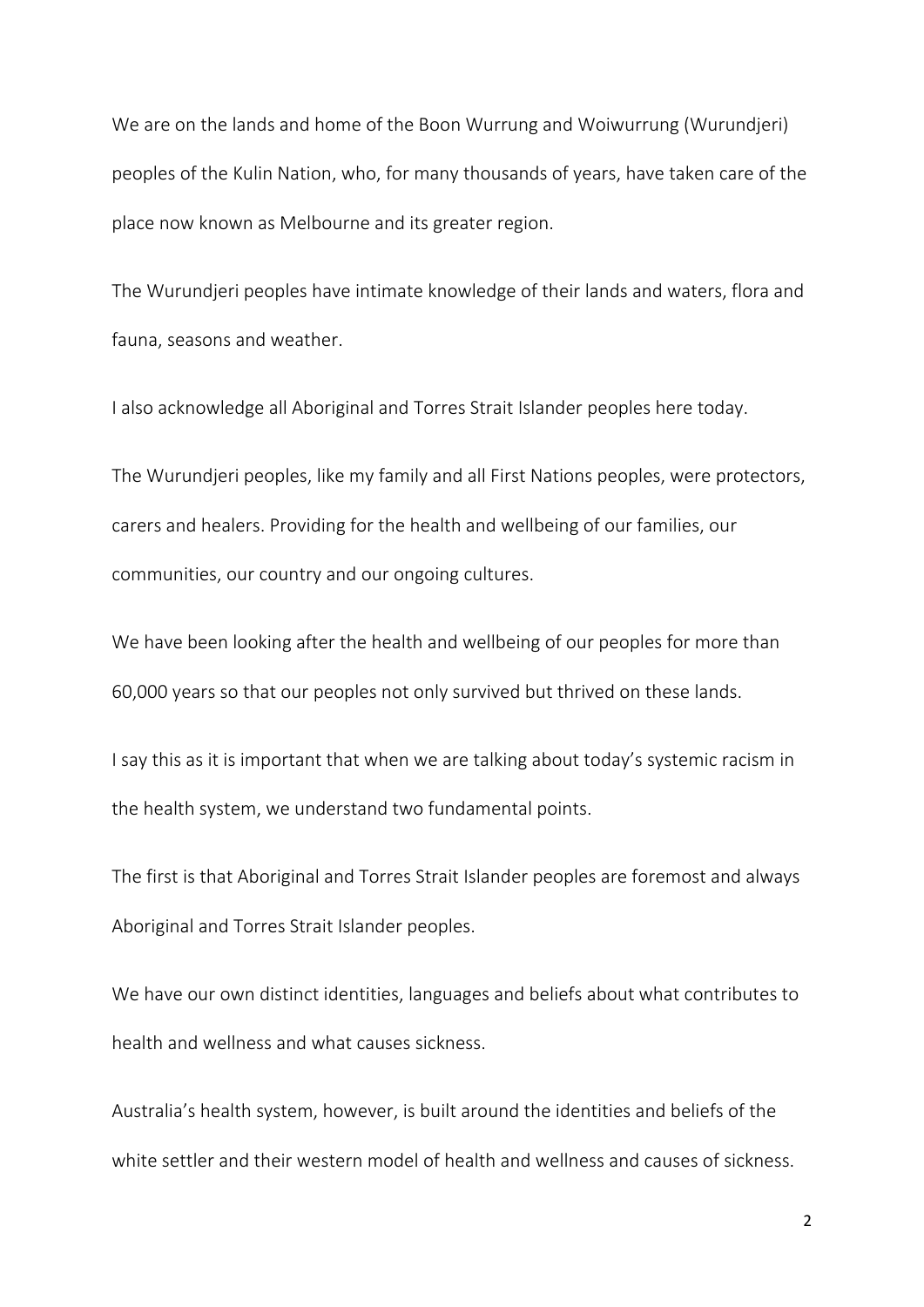This immediately puts Aboriginal and Torres Strait Islander peoples on the back foot in accessing health care in Australia.

For us to access mainstream health services, we are required to suspend our own beliefs and cultures and adopt or accept the western model of health.

We need to put our own languages aside and speak in English, and in technical terms or where there are hidden meanings in discussions.

This puts many of us in great internal conflict, where we do not feel recognised as Aboriginal and Torres Strait Islander peoples and where our views on health and wellness are not accepted.

There is no starker example of this than in the Northern Territory where too many Aboriginal peoples are required to move to regional centres, away from their own country and families, to access renal dialysis.

For Aboriginal and Torres Strait Islander peoples, our wellness is drawn from our country, our lands and being connected to our kin.

Whilst accessing life saving renal treatment in a regional centre is good for our kidneys, many Aboriginal peoples feel a deeper sickness that goes to our very being.

The consequences of leaving country and kin include grief and loss. We are unable to fulfil cultural obligations and our spirits become sick.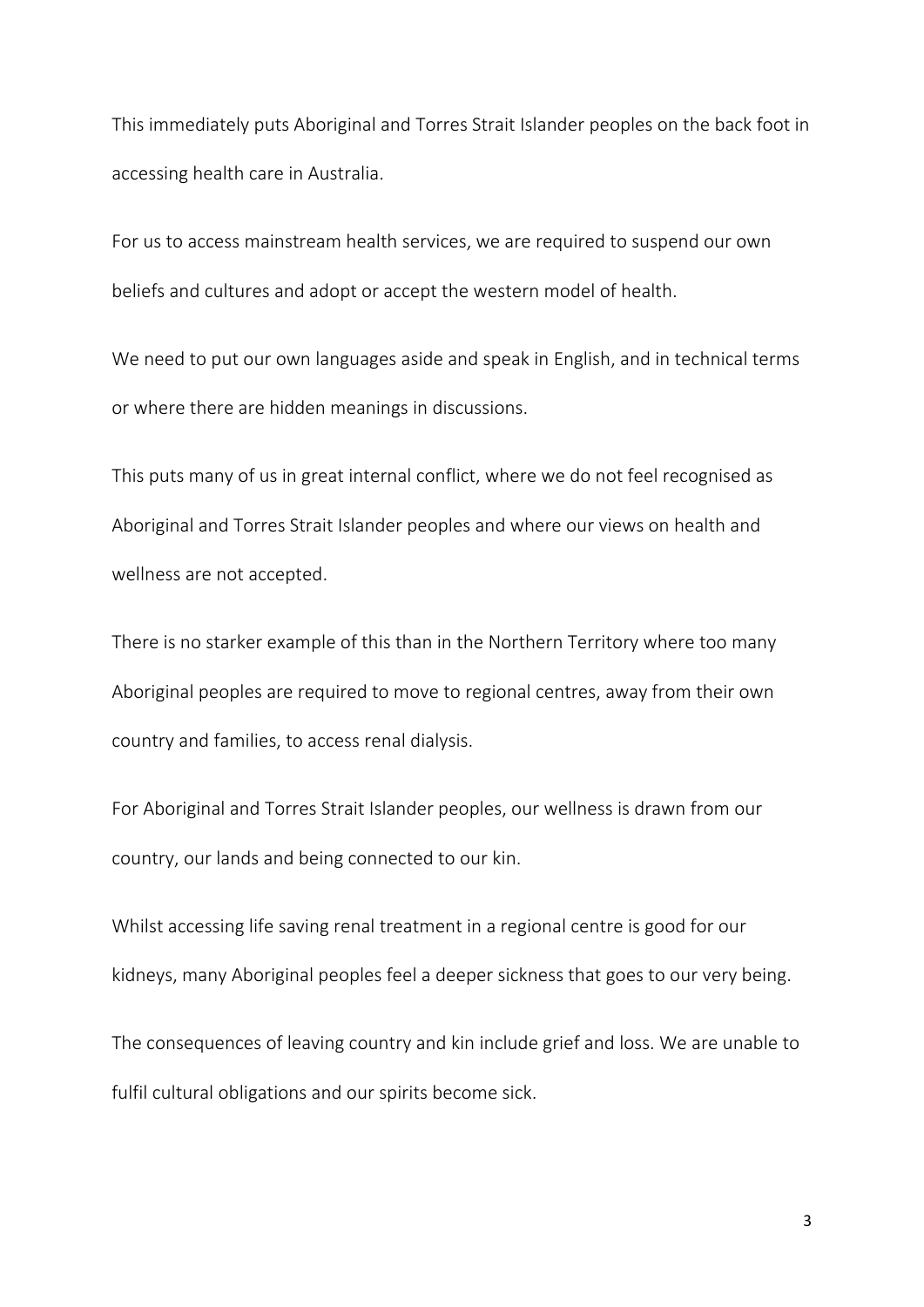The deep sickness can be so strong that many Aboriginal peoples choose to stay on country – choose to stay with their family and kin and keep their spirits whole whilst the kidneys fail.

This notion that Aboriginal and Torres Strait Islander peoples are accessing health care provided within a western, settler model, may not, on the face of it, seem like systemic racism. In reality, it is an act of continuing colonisation against our peoples.

We are continually being asked to set aside our Aboriginality, our race, in order to access the health services we need.

This is one way systemic racism works within our health system.

The second point I wish to make, and one that you are all familiar with, is how general racism towards Aboriginal and Torres Strait Islander peoples results in assumptions and attitudes that lead to bias in the safety and quality of care.

Racist views that we are responsible for our poor health and illnesses, and that we already receive the lions share of government funding, lead to different decisions from practitioners about our care than they would make for non-Indigenous Australians.

This often translates to less access to the health care we need, where individual practitioners and health services make decision around who is deserving of treatments, occasionally withholding necessary treatments and delaying interventions.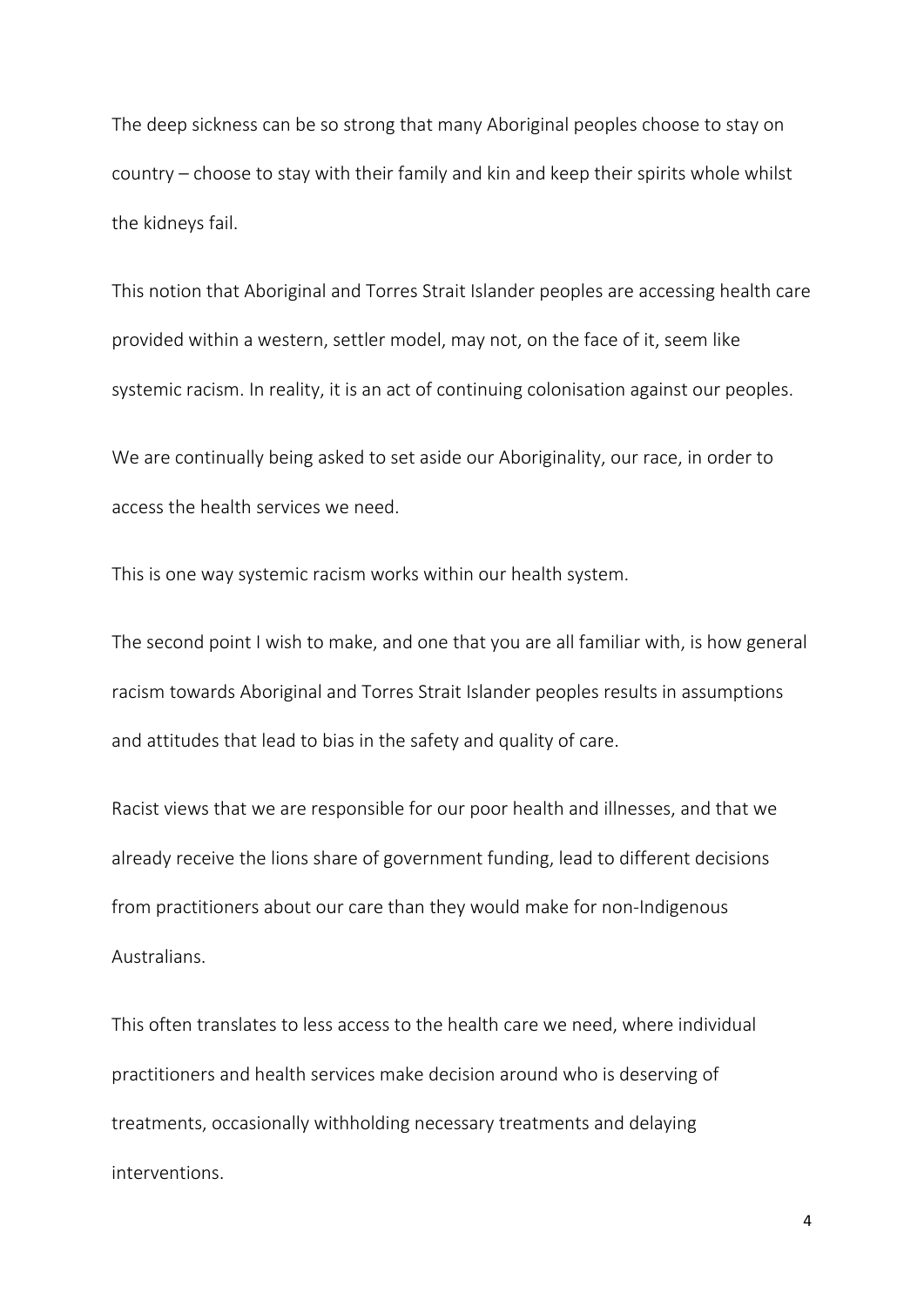We can be left for longer to wait to be seen in emergency departments.

We can be left off waiting lists for life saving treatments and organ transplants.

We can be provided with limited treatment options where there are more options available.

We can be chastised for life situations and illnesses that are beyond our control.

And we can be talked over and not a full participant in our own care decisions.

At its worst, our health needs can be ignored to death.

The consequences of these interactions and the way we are dealt with are twofold.

Firstly, there are poorer health outcomes for Aboriginal and Torres Strait Islander peoples than non-Indigenous Australians when we engage in mainstream health services.

Secondly, these experiences can understandably lead to Aboriginal and Torres Strait Islander peoples delaying seeking care, avoiding engaging with health services when needed and not following up on needed appointments and treatments. Again, contributing to poorer health outcomes for our peoples.

These scenarios apply similarly to other Australians who are from non-dominant backgrounds.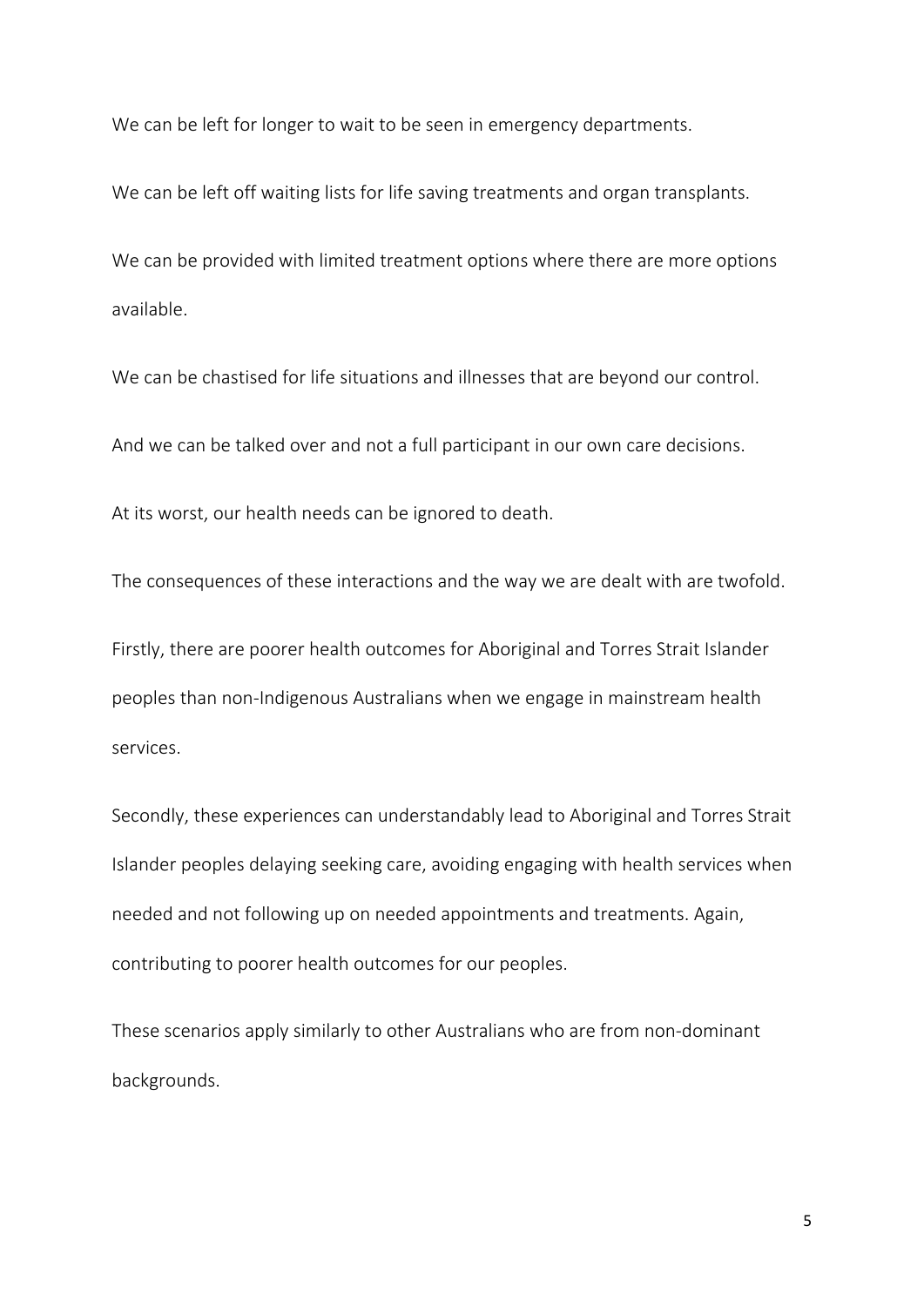Your own cultures and beliefs are often not supported within the mainstream health system, where their own health and wellbeing practices are not properly understood and accepted.

And Australians from culturally and linguistically diverse backgrounds also need to grapple with imbedded racism in accessing and making decisions about any health services.

Aboriginal peoples' response to systemic racism in the health care system and an unmet need for culturally safe and accessible primary health care was to create our own health services.

The first Aboriginal Community Controlled Health Organisation, or ACCHO, was established for local Aboriginal and Torres Strait Islander communities in Redfern in 1971.

An ACCHO is a primary health care service initiated and operated by the local Aboriginal community to deliver holistic, comprehensive, and culturally appropriate health care to the community which controls it, through a locally elected Board of Management.

An ACCHO is mostly staffed by our own Aboriginal and Torres Strait Islander Health Workers and provide flexible and responsive services that are tailored to the needs of local Aboriginal and Torres Strait Islander communities.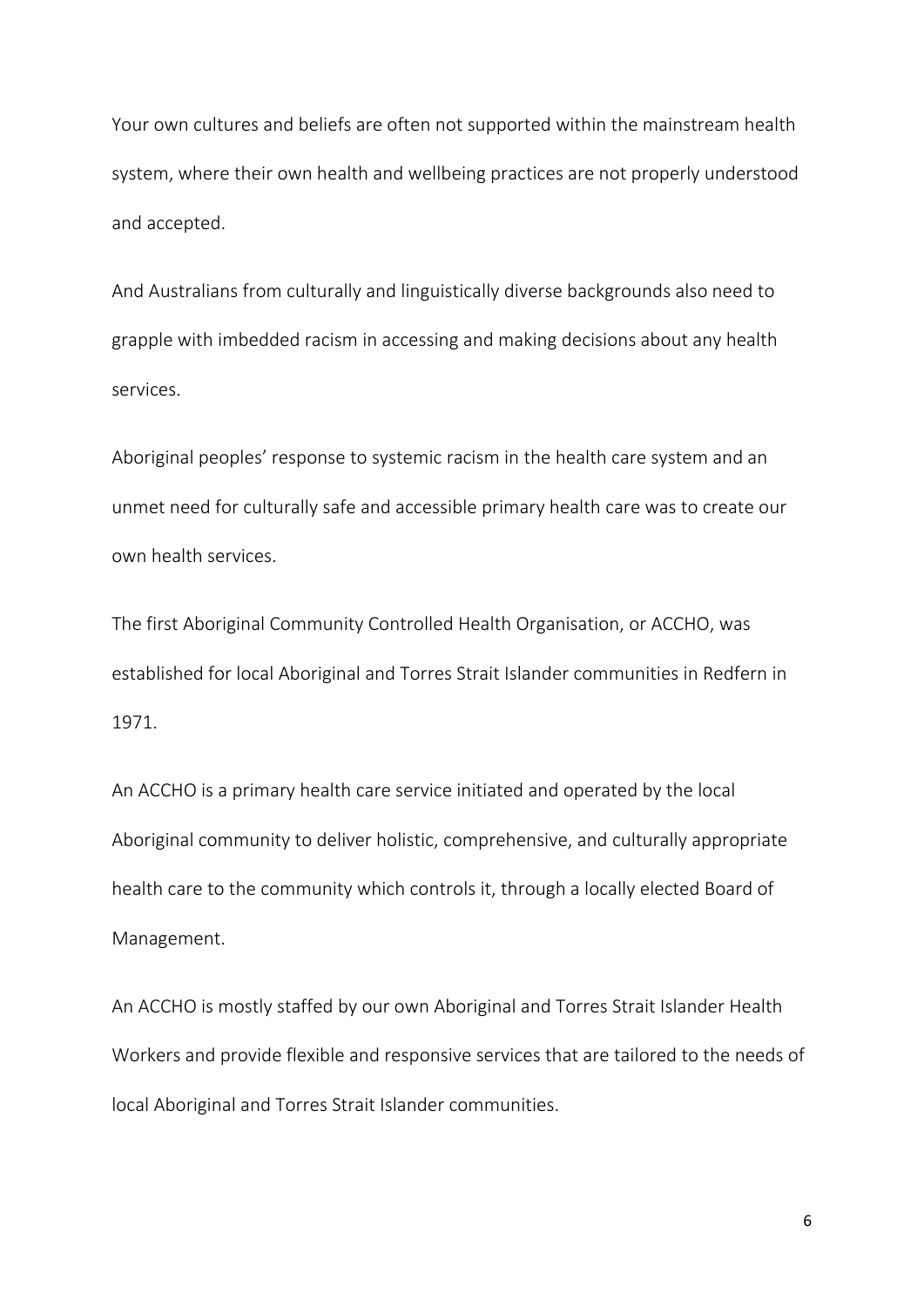In line with the Aboriginal concept of health, ACCHOs support the social, emotional, physical and cultural wellbeing of Aboriginal and Torres Strait Islander peoples, families and communities.

To be clear, there is no other way of delivering health care in Australia that provides Aboriginal and Torres Strait Islander peoples with the level of cultural safety than an Aboriginal Community Controlled Health Organisation.

We now have more than 145 ACCHOs operating across Australia.

Many are in places where there are no other health services in recognition of providing health services to Aboriginal peoples on country.

Others are in metropolitan centres, like in Melbourne, providing a culturally safe alternative to mainstream care.

A national umbrella organisation for ACCHOs, the National Aboriginal and Islander Health Organisation, was first established in 1976 and became the National Aboriginal Community Controlled Health Organisation in 1992.

NACCHO now has Affiliate members in every state and territory, providing guidance to ACCHOs and advocacy on their behalf to governments and other health care providers.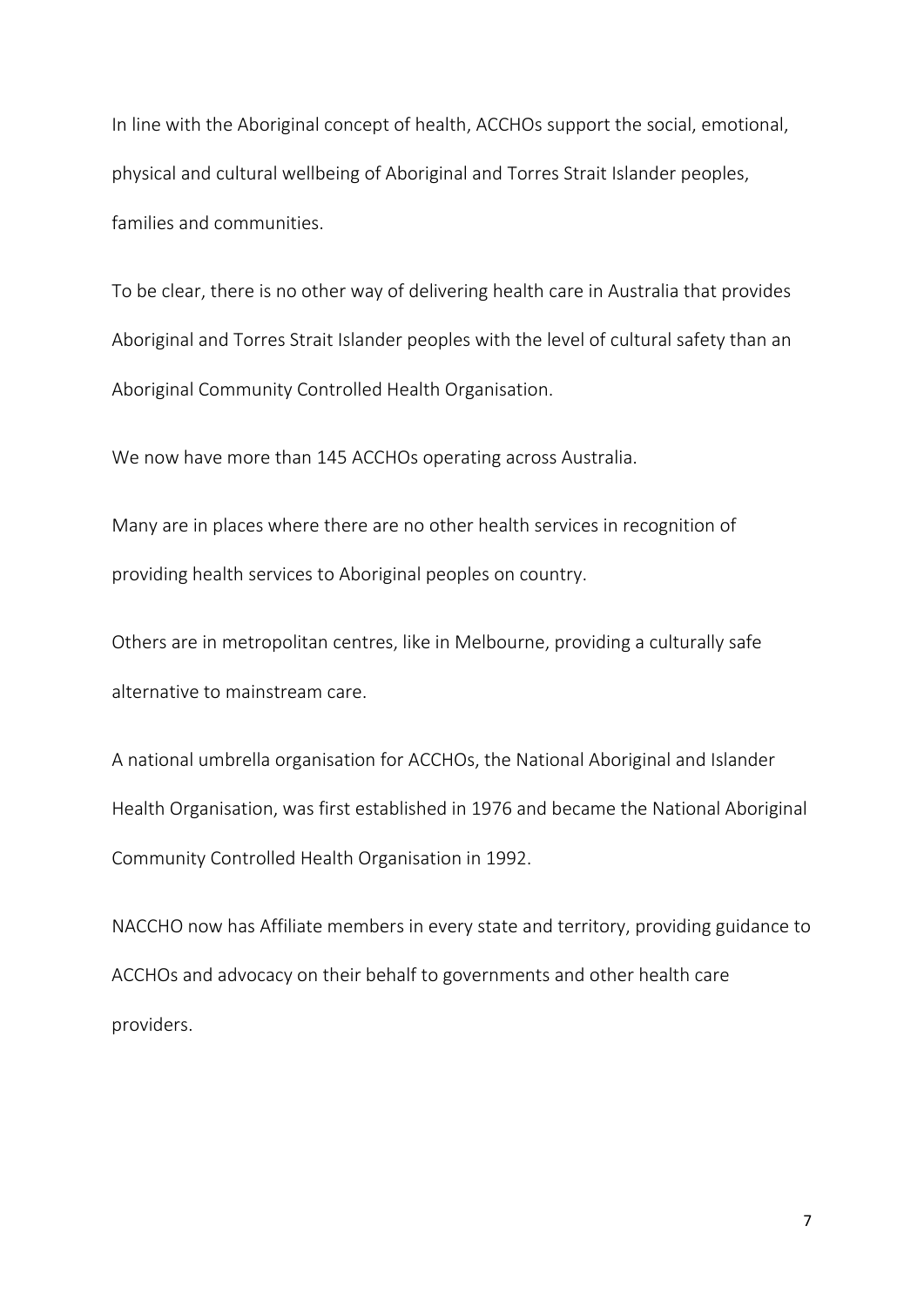The results speak for themselves. Through our ACCHOs, Aboriginal peoples are more likely to access care in a timely way, receive the services they need, follow up with any treatment and additional care, and achieve better health outcomes as a result.

As we look to the future, there are three important steps to take on a pathway forward.

The first is to continue to expand our own services through the creation of additional ACCHOs and expanding the capacity of some.

We need a particular focus on places where there is currently limited access to a health service or the only option is a mainstream service and there is a high proportion of Aboriginal peoples living in that area.

The second is through the proper funding of our ACCHOs and for Aboriginal and Torres Strait Islander health more generally.

Our ACCHOs are funded by the Commonwealth government and have dealt with chronic underfunding since our inception.

The current funding model does not properly recognise our comprehensive model of care, the challenges in providing care services in remote and very remote locations, and the complex health needs of our peoples.

The lack of recognition of the work that our ACCHOs do and our underfunding in another example of systemic racism in our health care system.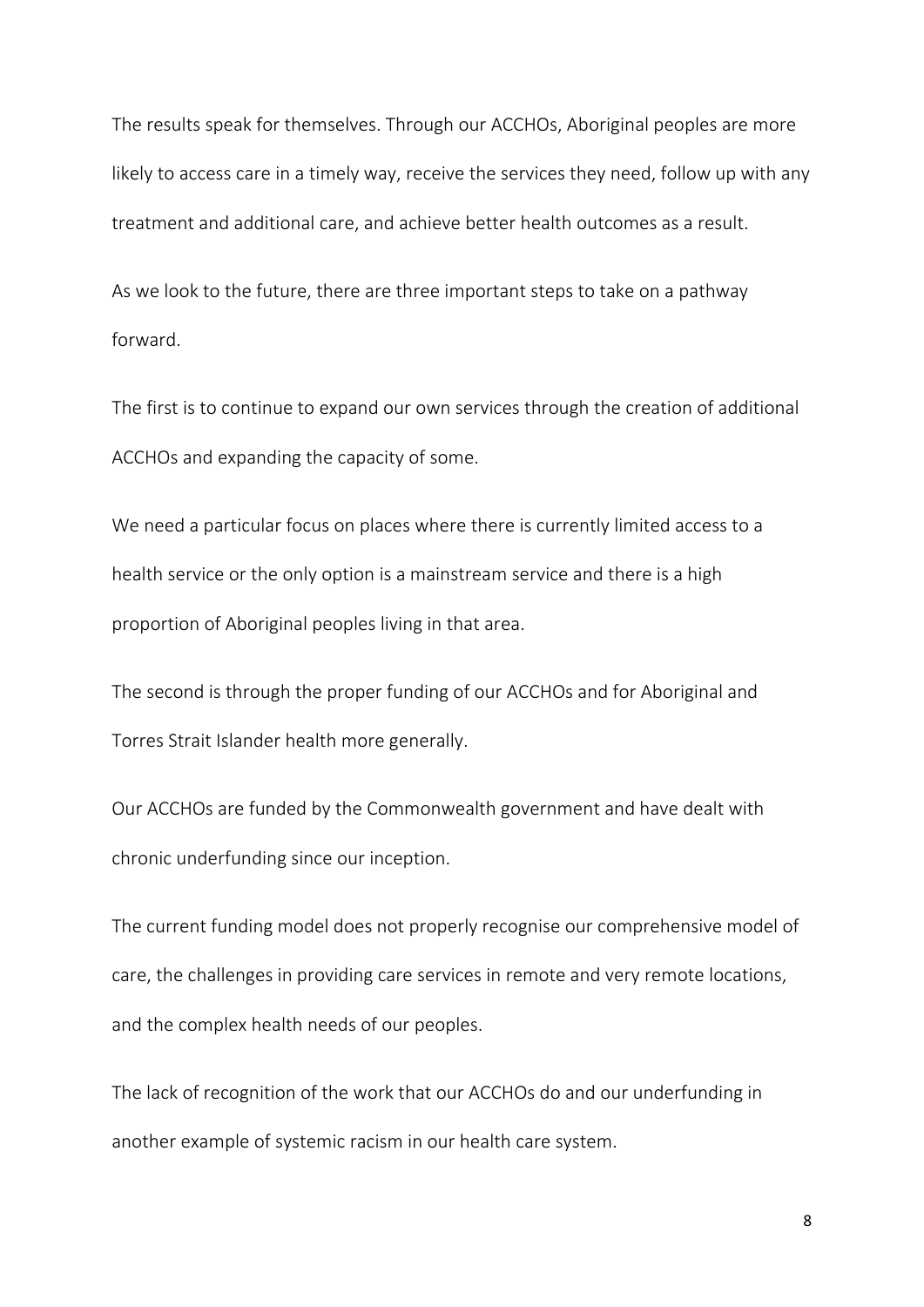If we are to break down the systemic racism that exists in our health care system, we need proper funding for our ACCHOs as the main mechanism to provide culturally safe care to our peoples.

We also require funding more generally for Aboriginal and Torres Strait Islander health.

NACCHO recently commissioned an independent report on the health expenditure needs of Aboriginal and Torres Strait Islander peoples.

The report estimated total recurrent expenditure on Indigenous health in 2019-20 to be \$8.6 billion.

This translated to \$9925 a year spent on health for each Indigenous person compared to \$7365 for non-Indigenous Australians.

While more was spent on Indigenous people, the report argued the figure should be double the amount spent on non-Indigenous Australians because the Aboriginal and Torres Strait Islander population suffered from a burden of disease at 2.3 times the rate of the general population.

On this basis, health spending per capita for Aboriginal and Torres Strait Islander peoples should be \$14,967 a year, or an extra \$5042 per person.

The third pathway forward is about partnerships.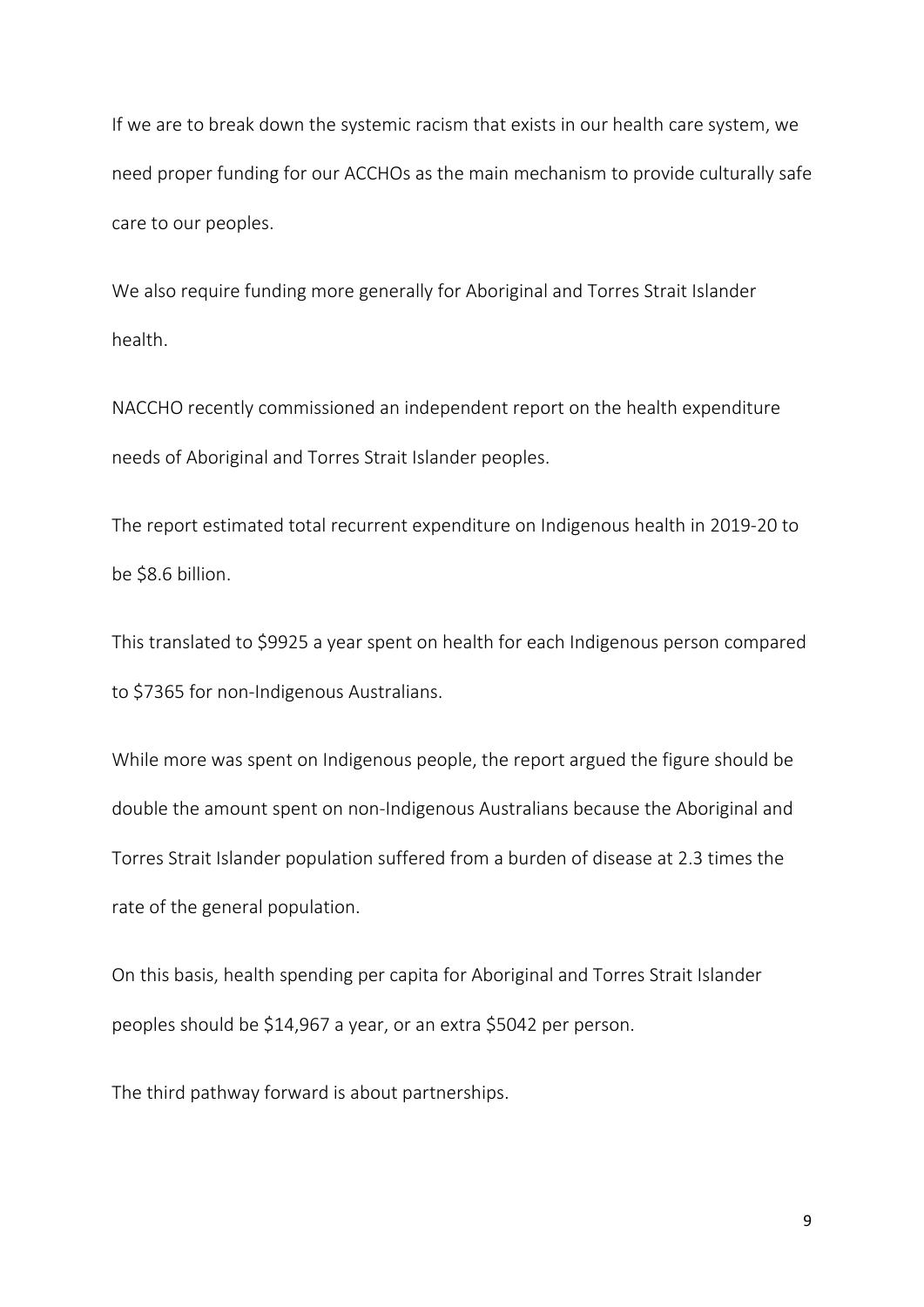We acknowledge that it is not possible to have an ACCHO available for every Aboriginal and Torres Strait Islander person that needs to access health care… although it should be!

Our ACCHOs are also focussed on primary health care and Aboriginal and Torres Strait Islander peoples who need to access tertiary care do so through the mainstream system.

We need partnerships between our ACCHOs and mainstream services.

These partnerships would help embed Aboriginal community representatives into the governance of mainstream health services and hold them accountable for the implementation of culturally safe practices.

Today, with the expertise, knowledge and strength of our ACCHOs, the poor health outcomes of our peoples and the unsafe care received in mainstream practices, there is no excuse for health service across Australia not to have a partnership with their closest ACCHO.

If you represent a health service here today and you are not partnering with your local ACCHO, I encourage you to take this message back to your workplace, to connect to your local ACCHO and start to build a relationship that will assist in the delivery of culturally safer care.

And if you are here today considering actions to tackle systemic racism in the health care system for other culturally and linguistically diverse Australians, there are many